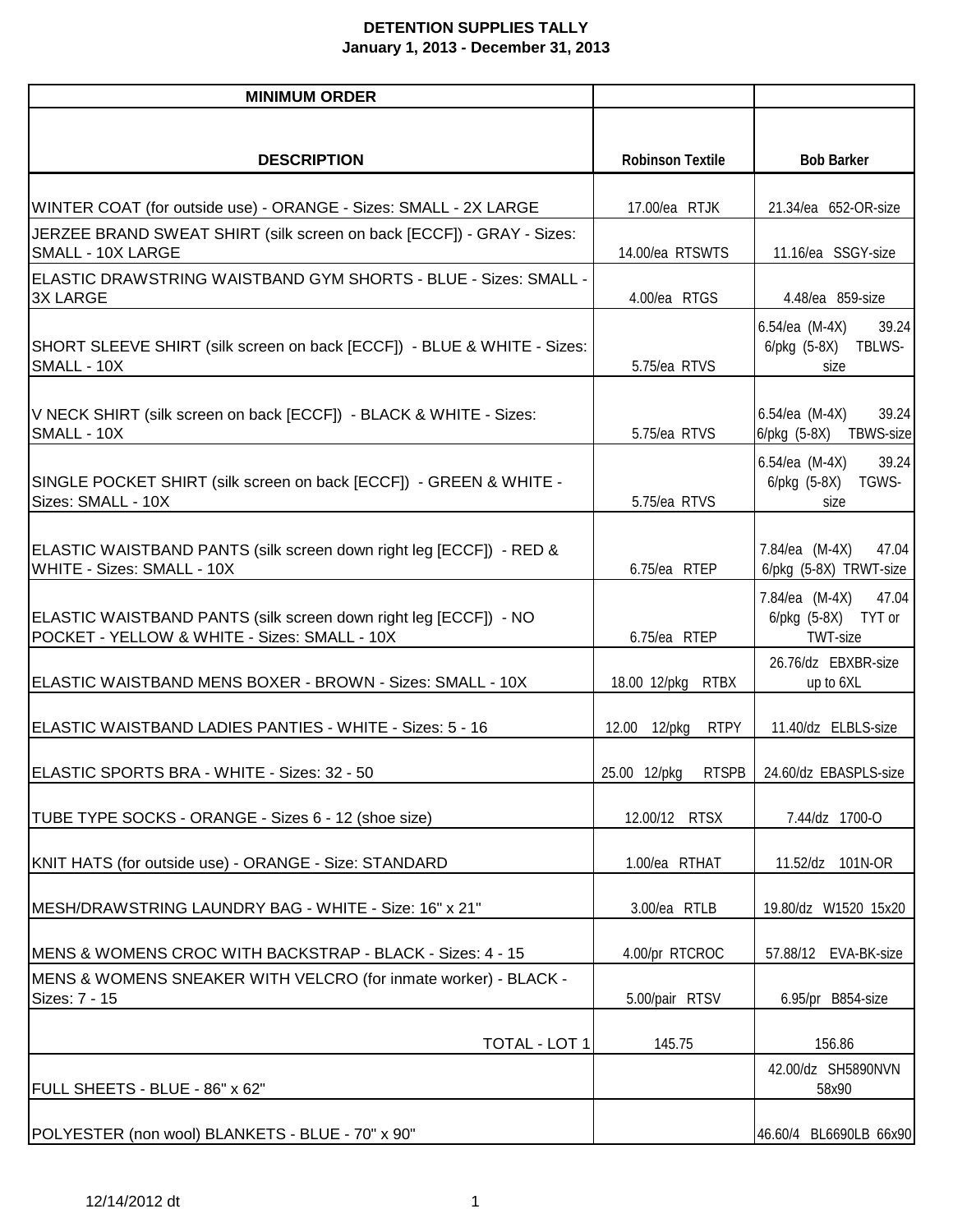## **DETENTION SUPPLIES TALLY January 1, 2013 - December 31, 2013**

| VINYL COVER PILLOWS - GREEN - 20" x 26"                                                  | 21.48/4 MV2026                            |
|------------------------------------------------------------------------------------------|-------------------------------------------|
| VINYL COVER MATRESS - GREEN - 25" x 78"                                                  | 32.90/ea PJM25754                         |
| COTTON TOWELS - WHITE - 18" x 36"                                                        | 12.24/dz BT425 20x40                      |
| COTTON WASHCLOTHS - WHITE - 12" x 12"                                                    | 2.64/dz WC1212                            |
| IUNWRAPPED ANTIBACTERIAL SOAP - WHITE - .5 oz                                            | 46.00/1000 AU1                            |
| UNWRAPPED DOVE SOAP - WHITE - 1.5 oz                                                     | 60.00/500 TU15                            |
| UNWRAPPED DOVE SOAP - WHITE - 3 oz                                                       | 37.44/144 TU3                             |
| TWO PIECE SOAP BOX - CLEAR - 4" x 2 1/2"                                                 | 2.94/12 2342N                             |
| <b>DISPOSABLE TWIN BLADE RAZOR - BLUE</b>                                                | 39.00/600 RTB600                          |
| IGEL FLUORIDE MINT TOOTH PAST 1.5 oz TUBE                                                | 36.00/144 MST15                           |
| PLATIC TOOTH BRUSH - WHITE - 5"                                                          | 6.48/144 BBST40<br>51/2"                  |
| ICOTTON SANITARY MAXI PADS - WHITE                                                       | 22.50/250 250IM-C                         |
| COTTON ULTRA WITH WINGS SANITARY MAXITHIN PADS - WHITE                                   | 25.92/216 44340-C                         |
| IPAPER/DISPOSABLE SANITARY NAPKIN BAG - WHITE - 4" x 2 1/4" x 9"                         | 25.80/1000 410                            |
| ELASTIC - NO METAL - HAIR TIES - BLACK                                                   |                                           |
| TOTAL - LOT 2                                                                            | 461.34                                    |
| SINGLE HANDLE CUP - BROWN - 12 oz                                                        | 76.80/48 1197 8oz                         |
| IPLASTIC SPORKS - ORANGE - 7"                                                            | 11.52/144 62SPK                           |
| BLACK INK SAFETY PEN - CLEAR - 4"                                                        | 17.28/144 MSBP                            |
| CLEAR TOP SHOWER CURTAIN - GREEN - 36" x 77"                                             | 14.80/ea SCVC3677                         |
| UNTIEABLE SECURITY BLANKET - BLACK - 56" x 78"                                           | 73.80/ea SB5480 Green<br>80x54            |
| UNTIEABLE VELCRO FASTENING SECURITY SMOCK - BLACK - Sizes:<br><b>SMALL - X LARGE</b>     | 73.80/ea 505JR (34"-52")<br>505 (44"-56") |
| UNTIEABLE VELCRO FASTENING SECURITY JUMPSUITE - GREEN - Sizes:<br><b>SMALL - X LARGE</b> | 118.50/ea BBJ                             |